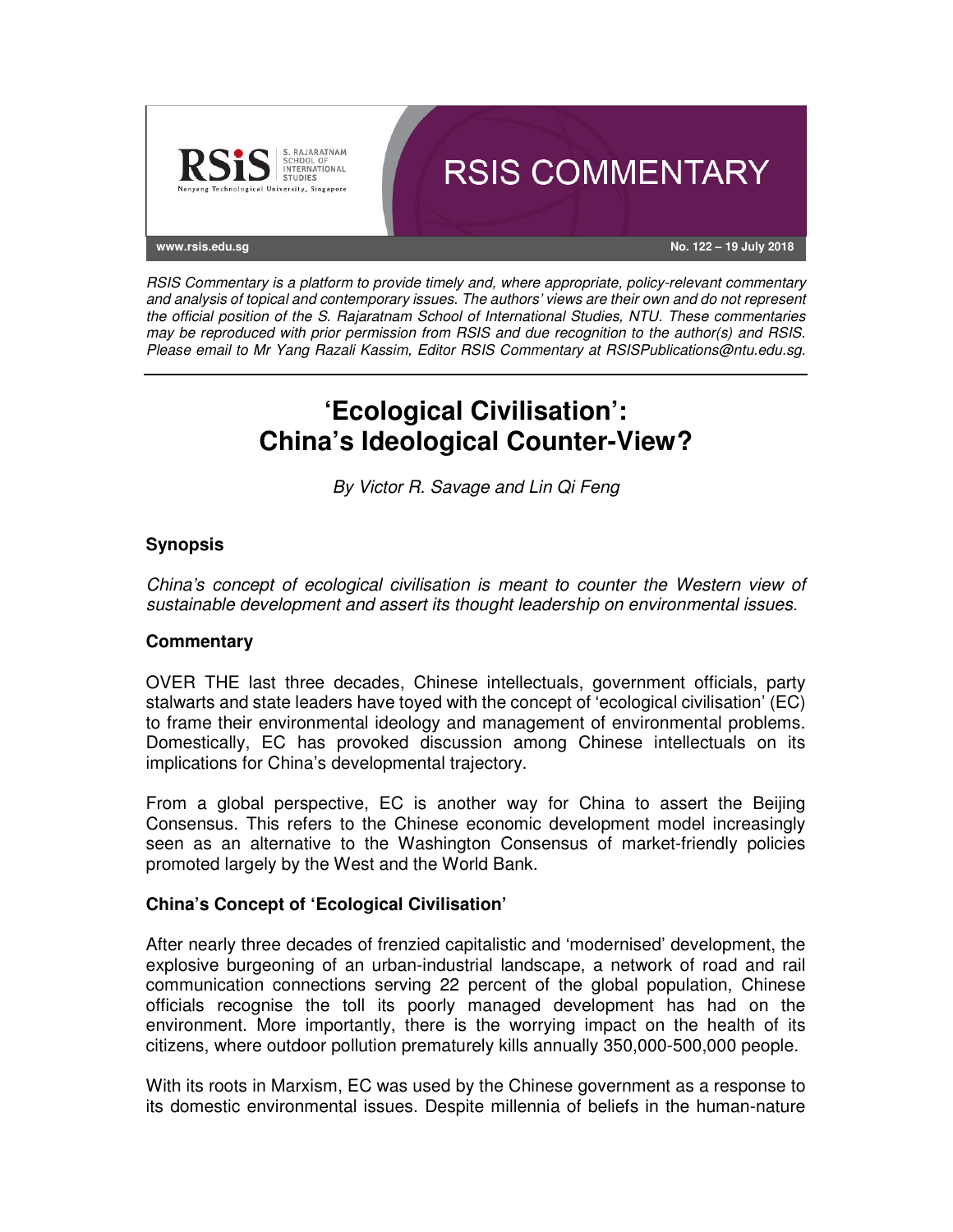harmony, China's Marxist ideology since its establishment of a communist state in 1949 changed radically that equation; human beings became the dominant power and nature a servant.

While China has a ministry of ecology and environment, it uses ecological civilisation in a conceptual and ideological way to frame environmental issues, both nationally and internationally. While the EC idea was first mooted in the Soviet Union, the Chinese have officially operationalised its usage.

In 2007, the government proposed building an 'ecological civilisation'; in 2012, the EC was included in the Chinese Communist Party's (CCP) constitution; and the Centre for Ecological Civilisation was established in the Chinese Academy of Governance. One of the early government proponents of EC was Pan Yue, the vice-minister of Environmental Protection.

#### **Relevance of Ecological Civilization Concept for China**

The Chinese national adoption of the EC concept is a carefully crafted, orchestrated and managed political decision. The use of 'civilisation' covers a gamut of historical, philosophical and postmodern interpretations. Given that China is one of the oldest surviving civilisations, the term provides a current marquee of its global status.

The historic East-West debates underscore the Chinese leadership's quest to find their own national path in development and maintain their national difference especially with the morphing of cultures under globalisation. Samuel Huntington's 'Clash of Civilizations' between the West and 'Confucian' civilisations and Donald Trump's current trade wars have stiffened China's political resolve to pursue its national ambitions for global leadership.

If we accept Arnold Toynbee, Jared Diamond, and Victor Lieberman's vexing questions of why civilisations achieved short bursts of human creativity but never found the key to underwriting a sustainable civilisation, the Chinese adoption of EC makes sense for the future.

An EC will define a postmodern paradigm that hopefully will answer universal concerns of living in harmony within Gaia's 'laws of nature' in a sustainable way. The downside to this Chinese paradigm is two-fold; firstly is the Chinese concept of EC too Sinocentric (Marxist ideas of equality and a government-directed top-down approach) and hence difficult for other cultural communities to be participants?

The irony is that the more Chinese officials try to domesticate EC (such as relying on its tradition of Daoist, Confucianist, and Chinese Buddhist thought in a non-inclusive way), the less it will apply as a universal goal.

Secondly, is whether the thousands of societies who never experienced civilisation are able to identify with the EC concept. Unless the term civilisation is freed from regional and cultural connotations and elevated to global human aspirations the EC concept will be unpalatable to many in the developing world. After all Huntington only identified currently eight civilisations, which makes these centres and cultures rather exclusive.